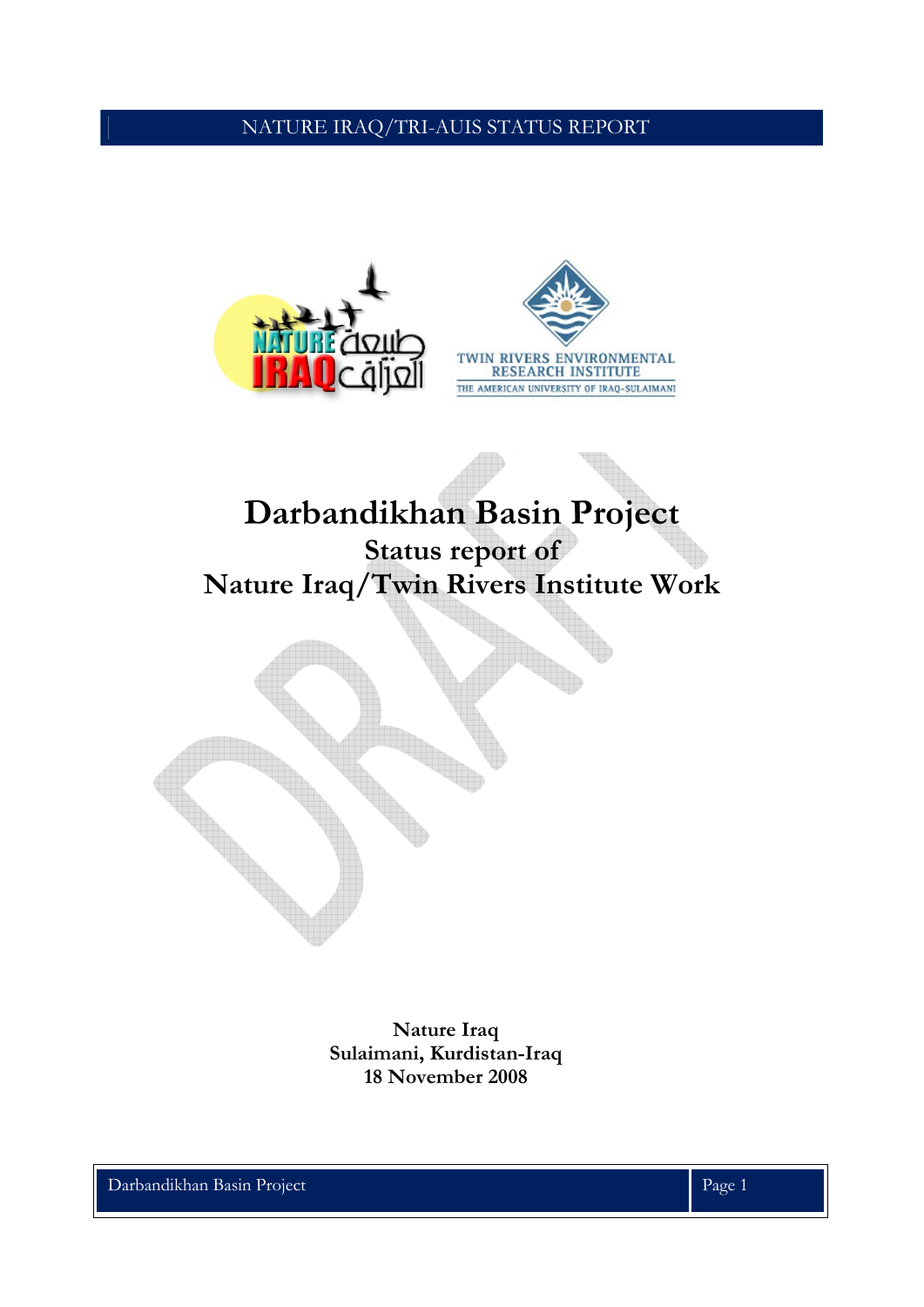#### © 2008 Sulaimani, Kurdistan-Iraq

This report is prepared to summarize and inform partner agencies on the status and progress of the study of Darbandikhan Basin/Reservoir. For more information please refer to Nature Iraq's web site: www.natureiraq.org or write to:

Nature Iraq P.O. Box 249 Sulaymaniyah, Iraq

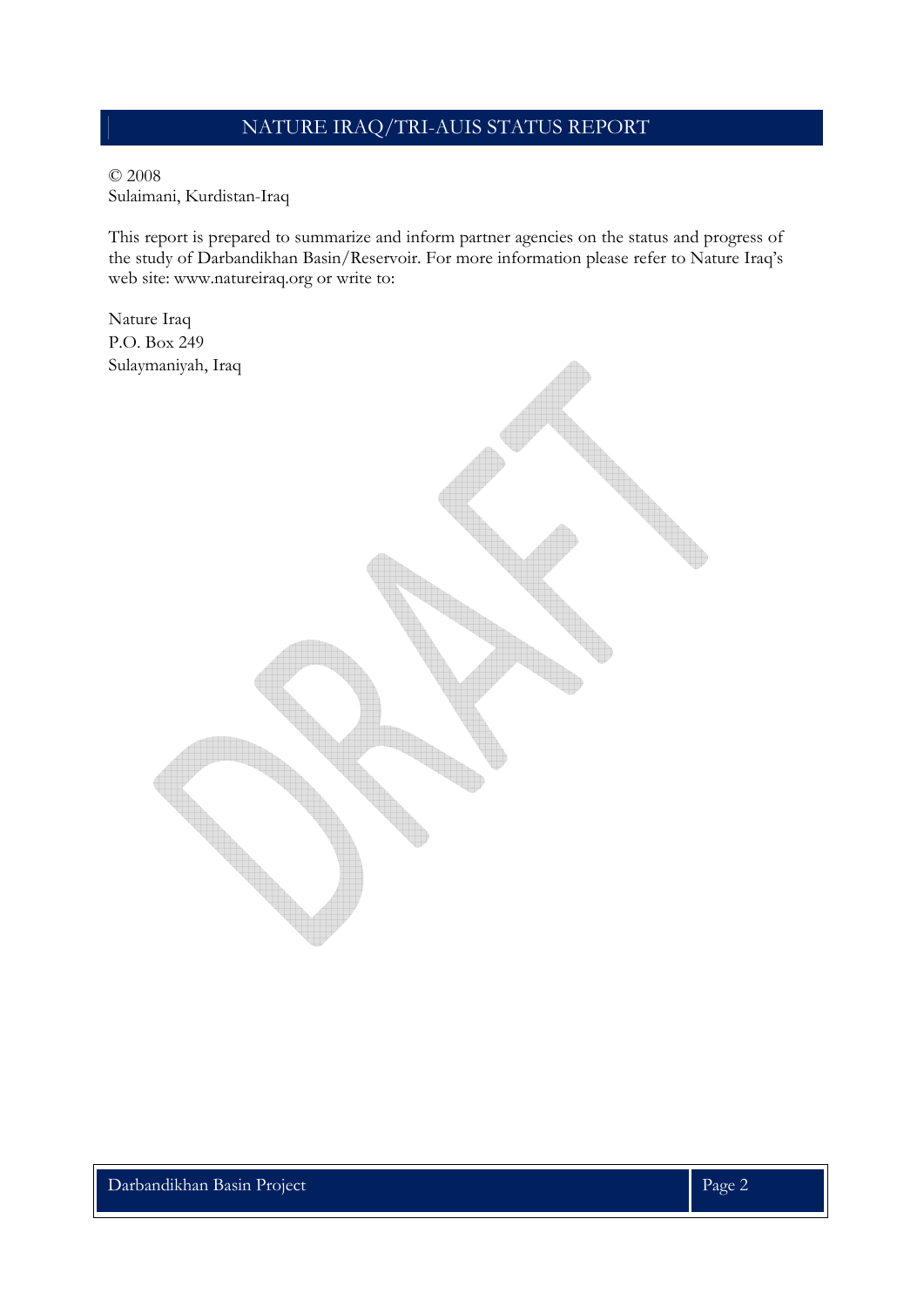# **Introduction**

On Wednesday, 30<sup>th</sup> of July 2008 it was reported that some individuals threw poison into Darbandikhan Lake near the Tanjero input and that this resulted in a massive fish kill. Nature Iraq/Twin Rivers Institute of the American University of Iraq-Sulaimani (NI/TRI-AUIS), the KRG Ministry of Environment (KMoE) and the University of Sulaimani (UoS) were contacted and visited the area to collect site information and samples on three separate occasions (August, September & October). Physical parameters were measured and some chemical samples were taken of water and sediment. Also fish samples were taken for analysis of hydrocarbons and heavy metals<sup>1</sup>. Most physical parameters were within normal ranges (except for turbidity and total dissolved solids, which were high in some locations) but some sediment samples and water samples were found to contain high levels of heavy metals.

Initial consultative meetings were held to discuss the problem of the fish kill, but the results of the meetings were inconclusive as opinions in regards to the causality of the fish kill varied and agreement could not be even reached in regards to the number, size, species, etc., of animals killed in the incident. Some of those present opined that the fish kill was due to depleted oxygen and not due to the use of poison to catch fish; still others indicated that it was due to low flow of water (lack of rain).

A larger meeting was then held in Erbil and called for by the minister of environment of the Kurdish Region, Dr. Dara M. Amin Saeed, and a second meeting was also held and attended not only by the KRG minister of environment, but also the KRG minister of health. The KRG government was especially concerned about the health implications of the heavy metal traces found in the samples and asked the assembled representatives of various governmental and non- governmental agencies to advise the government on steps that can be taken in the short and long term to address the problems. The KRG government instructed those present to cooperate fully with the investigation so that the results can be an example of how private and public entities can work together to protect the public and advance the case of environmental protection in Kurdistan-Iraq and the rest of Iraq.

In total, four large meetings were held and several consultative/smaller meetings were held in Erbil and Sulaimani between various entities participating in the investigation. The Italian advisors of Nature Iraq attended a couple of the meetings to present a summary of the Italian experience in similar problems. Those attending the meetings reviewed maps of the areas and past incidents and, after long discussions, it was concluded that while there is a recent problem

<sup>1</sup> Results on hydrocarbon tests in fish, performed at the University of Basrah, are pending and heavy metal tests in fish, performed at the NI/TRI-AUIS lab are complete but under review.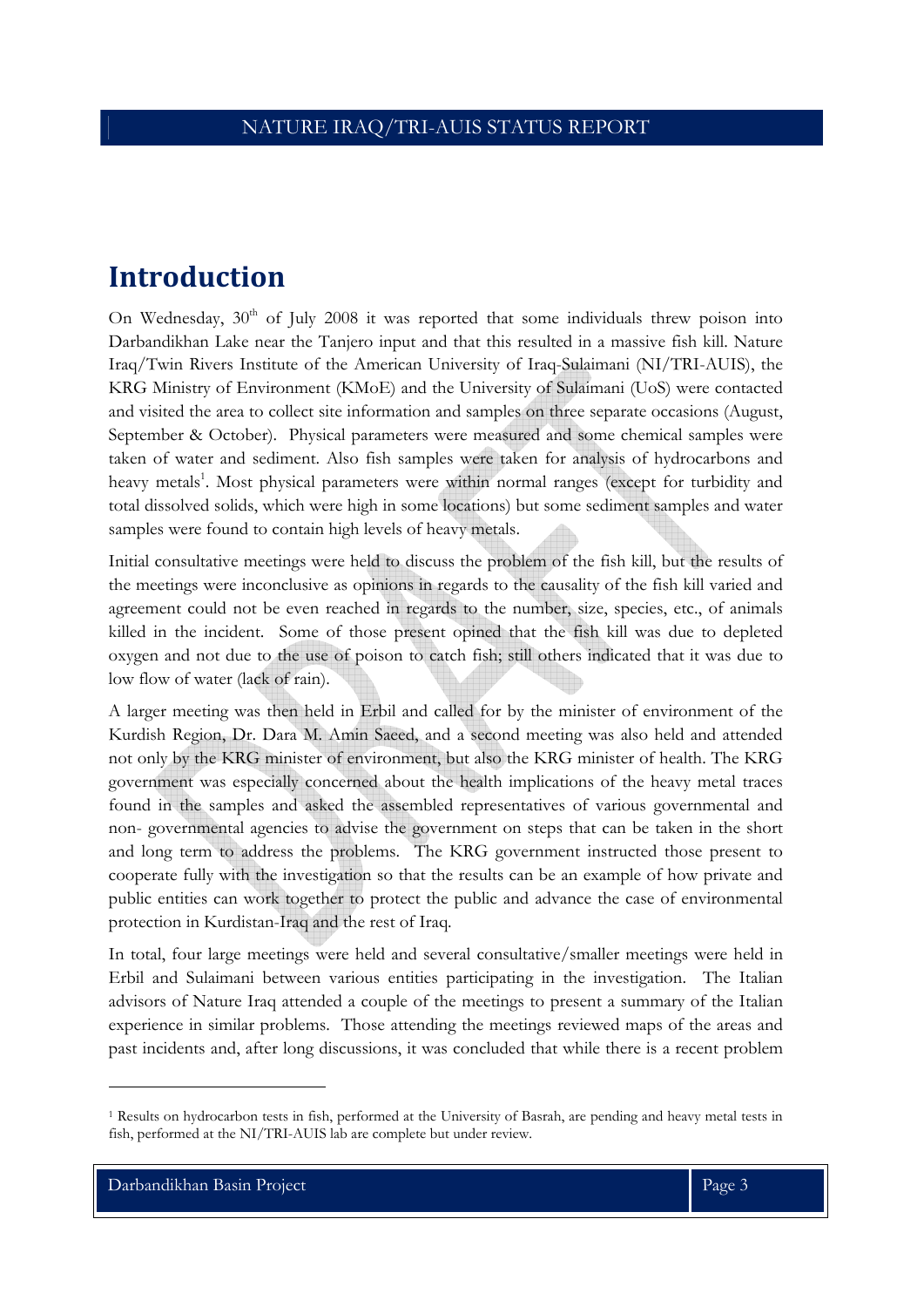with the fish poisoning/fish kill, there is a deeper underlying problem in the basin of not only the Tanjero River, but also all the rivers leading to Darbandikhan reservoir.

As such, it was necessary to change the focus of the study from just trying to identify the reasons for the fish poisoning/fish kill to formulating a better and deeper understanding of the underlying systematic problems associated with the tributaries of the reservoir both inside Iraq and outside. Further, it is the opinion of those studying the issue that there is no magical solution to the problems underlying the water quality of Darbandikhan reservoir, other than long-term solutions that focus on cleaning up the environment and stopping practices that are causing the degradation of the water. The participants have resolved to give long-term and short-term solutions and projects that can be implemented by both governmental and nongovernmental entities to work on improving the environmental conditions in Iraq.

Presented herein is a status report on the study being undertaken by Nature Iraq and the Twin Rivers Institute of the American University of Iraq – Sulaimani in conjunction with coresearchers from the University of Sulaimani, KRG Ministry of Environment, KRG Ministry of Health, KRG Ministry of Municipalities, KRG Ministry of Industry, and others in Kurdistan-Iraq.



**Plate 1: Map of Darbandikhan by Google Earth, showing area where contamination may have occurred**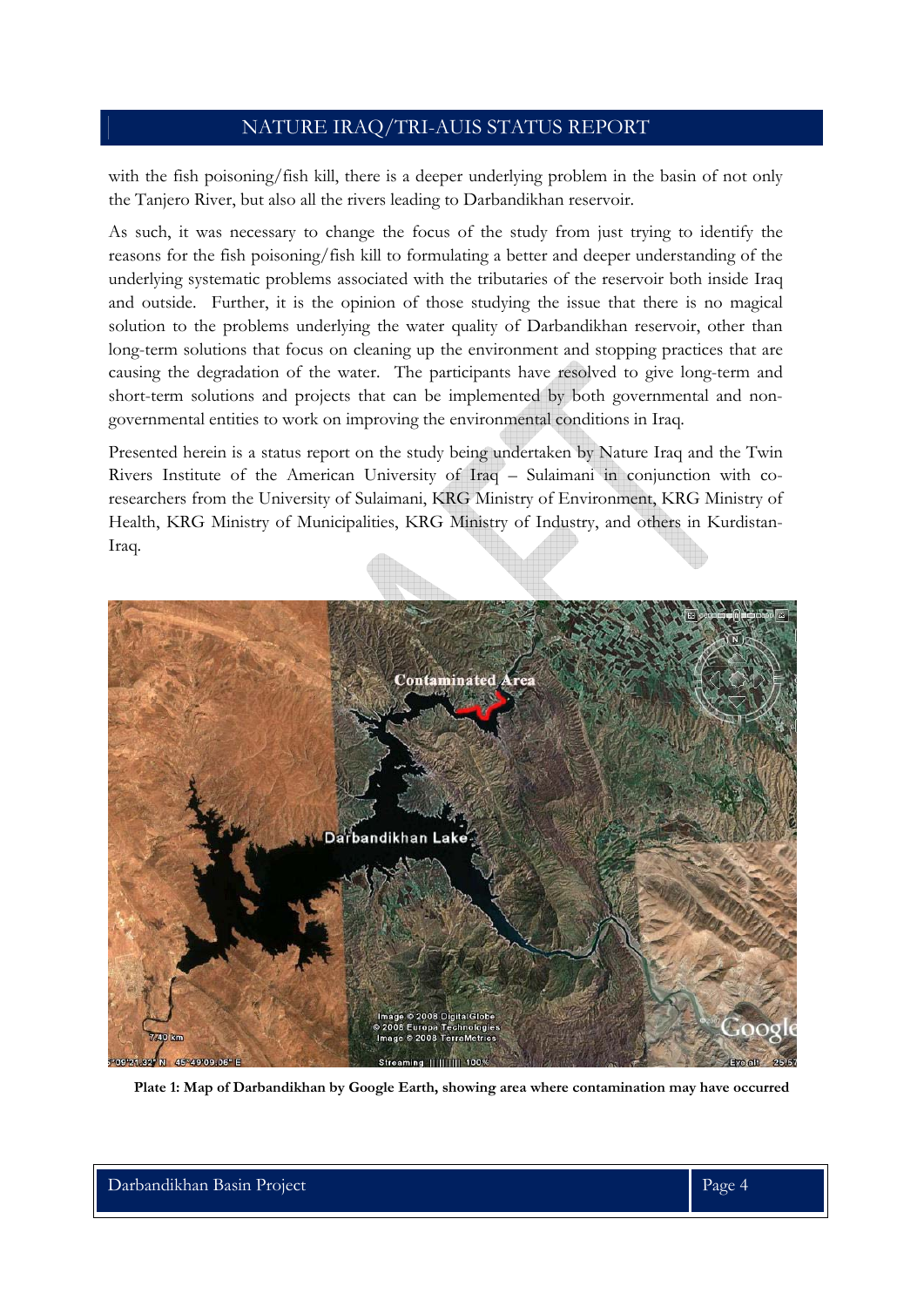## **Chronology of the Fish Kill Incident and developments henceforth,**

**30 July:** Alleged poisoning/fish kill event occurs

**1 August:** A Nature Iraq staff person, who was out of the country at the time, heard about a fish kill that took place at Darbandikhan in an email on August 1st from a student at the Unversity of Sulaimani. This student had found out from people living in the area about the incident and that some people were arrested for putting poison in Darbandikhan Reservoir.

**2 August:** When the NI staff person arrived in Sulaimani on 2nd August, a family member told him that several people were arrested and that one had escaped from the forestry policeman. At this point we learned that the incident had happened on 30 July.

**4 August:** All NI staff in Sulaimani notified of the incident and it was suggested that NI send out a team but there the NI/TRI lab was not ready to accept any samples.

**6 August (approximately):** The head of police at the Darbandikhan Forestry Police Station called NI and told us that >3 million fish were killed due to poison. A message was sent to all NI staff about this at that time.

**13 August:** Three NI staff went to do a site inspection (Korsh Ararat, Shorsh M., Mudhafar Salim) and they took pictures and brought back fish and turtle samples (three dead turtles had been seen on the site visit). One site was visited on this trip just below the destroyed bridge over the Tanjero River nearest the main body of the lake, near the village called Jardasna. There were many dead fish and a bad smell at this location.

**14 August:** NI sent another team (Korsh Ararat, Ali Mohammed Mahir, Haider Falih, Laith, Ra'id Abdulmehdi & Bassam) and visited four sites (the one visited the previous day, two above this location and one below). Physical parameters were measure and samples were taken of water, sediment and fish. High turbidity and total dissolved solids were found as some sites associated with the Tanjero River input and high levels of lead and nickel were found in both water<sup>2</sup> and sediments at all sites. Fish test results are still pending at the time of this report.

**17 August (approximately):** NI Staff, Ali M. Mahir contacted the head of the Darbandikhan Police Station (Officer Jwamer) and asked him about the people who were arrested and what

<sup>2</sup> Often a mistake is made in comparing heavy metals in the waters of lakes and rivers to drinking water standards. It is more appropriate to compare to standards for surface (untreated, natural waters). There is no single standard for heavy metals. NI/TRI-AUIS compared water samples to the following different reference standards: Langmuir (1997); WHO (2006); European Standards (2004); Manharawi & Hafiz (1997); McKenzie (2001); Hem (1985); Hamil & Bill (1986); Crompton (1997); Swedish EPA (2000), and the Environmental and Health Protection office Of Sulaimani (2006).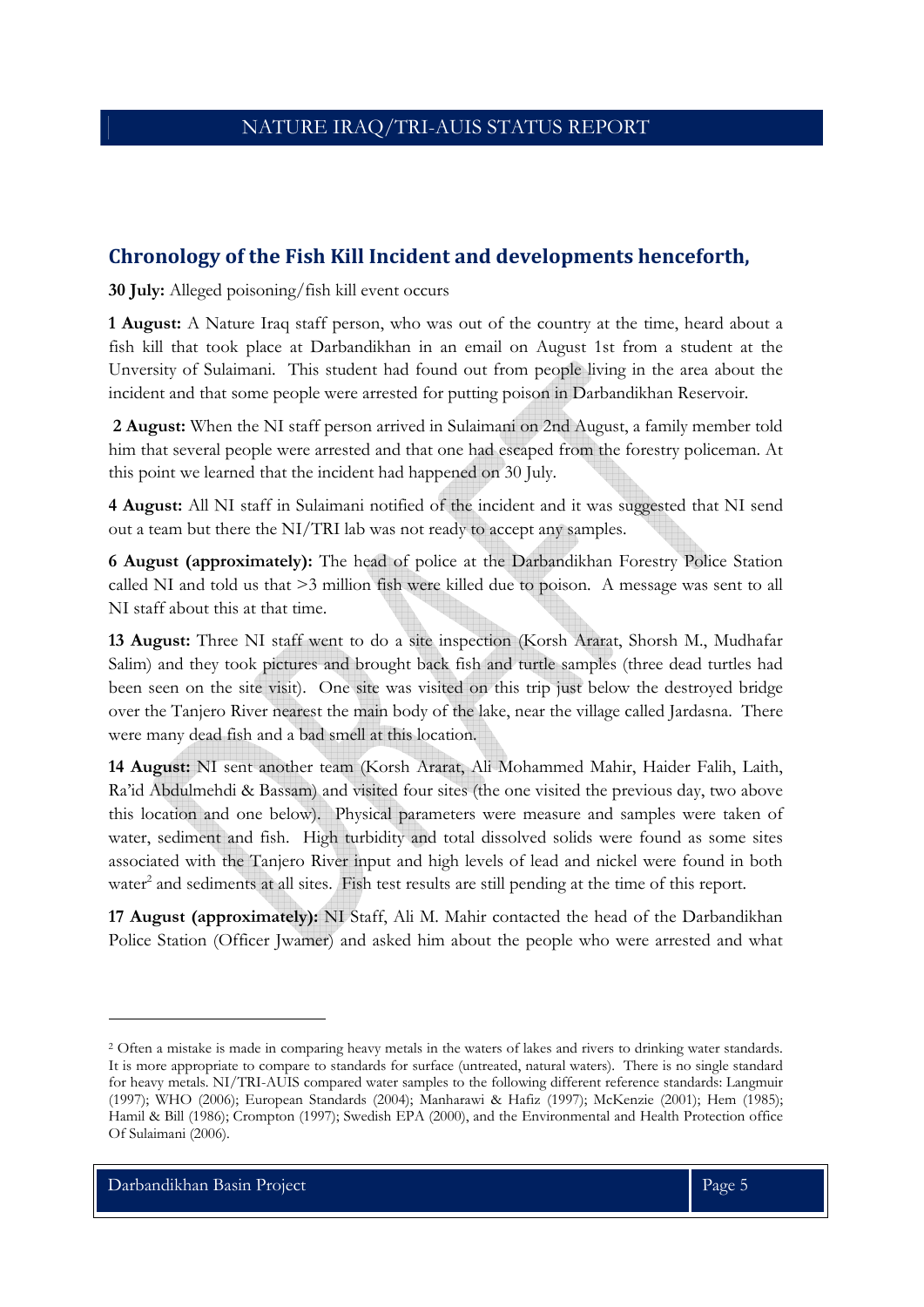poison was used. There is confusion over who exactly arrested these people but NI was told that the people were transferred to either the main office of the police in Sulaimani<sup>3</sup>.

**7 September:** A subsequent sampling trip was done at four separate locations along the Tanjero River input and in the lake/reservoir (as well as below the dam) in conjunction with the KRG Ministry of Environment to take measurements of physical parameters and water samples for chemical testing. As with the August trip, these tests showed high concentrations of lead and, in two case, nickel<sup>4</sup> in water samples. High total dissolved solids and turbidity were also reported at sites in the Tanjero River input particularly.

**September:** NI/TRI-AUIS drafted its first two reports on the fish kill and sampling results.

**15, 16 October:** Several meetings were conducted on the issue with various stakeholders and the Kurdish Ministry of Environment providing oversight in both Erbil and Sulaimani. The data was reviewed at these meetings and various causes for the fish kill were discussed. At that time it was decided that the problems of the basin are broader than one specific to a single fish kill event and a larger project proposed for the entire Darbandikhan Basin.

**26-30 October:** An additional third round of sampling was done at the original (August) samples sites, of which, the upper three were dry at this time (including the area where the fish kill is believed to have occurred). In addition, a sample was taken from the Tanjero River near Sulaimani and the bridge to Qara Dagh, where water is still present in the river. Samples from the lake site itself showed elevated lead and nickel levels in sediment but only elevated lead in water. The Tanjero River site near Sulaimani had high level (higher than all previous samples) of lead and nickel in both water and sediment. In addition, a survey of industries in the basin was conducted, building upon a recent effort by the Social & Crime Research Center of Sulaimani. More than 60 industries were surveyed in the upper basin<sup>5</sup>.

**November:** NI staff began collecting previous data available on the Basin from the Suliamani Municipality and the Health Department. In addition, NI contacted the court in Sulaimani and found that the two men that had been arrested had been released. Tests had been conducted by the University of Sulaimani on basic physical and chemical parameters and had not provided proof that a poisoning event had taken place. The status of the case is not clear but it remains open<sup>6</sup>.

<sup>3</sup>More recently it was learned that these individuals were handled by the Forestry police from Warmawa (Zarayan) and that three people were involved in the original poisoning event (but only two were arrested). They were transferred to the court in Halabja but then they were transferred to the court in Sulaimani. 4 Nickel levels were not detected in the second and third sample site.

<sup>&</sup>lt;sup>5</sup>The following information was collected on industries in the basin: GPS locations, site description and production type, type and characterization of waste outputs, existing treatment and monitoring activities, and identification of specific receiving waters.

<sup>&</sup>lt;sup>6</sup>It should be noted that if pesticides had been used by the individuals in questions, conventional lab testing for nutrients and standard physical parameters would not have shown any problems. A GC-MS instrument with specific sample pre-treatments is required to conduct tests for pesticides and such equipment may not be readily available in Iraq. A future NI procurement will obtain this device for the Twin Rivers Institute (TRI-AUIS) lab in Sulaimani in the coming year.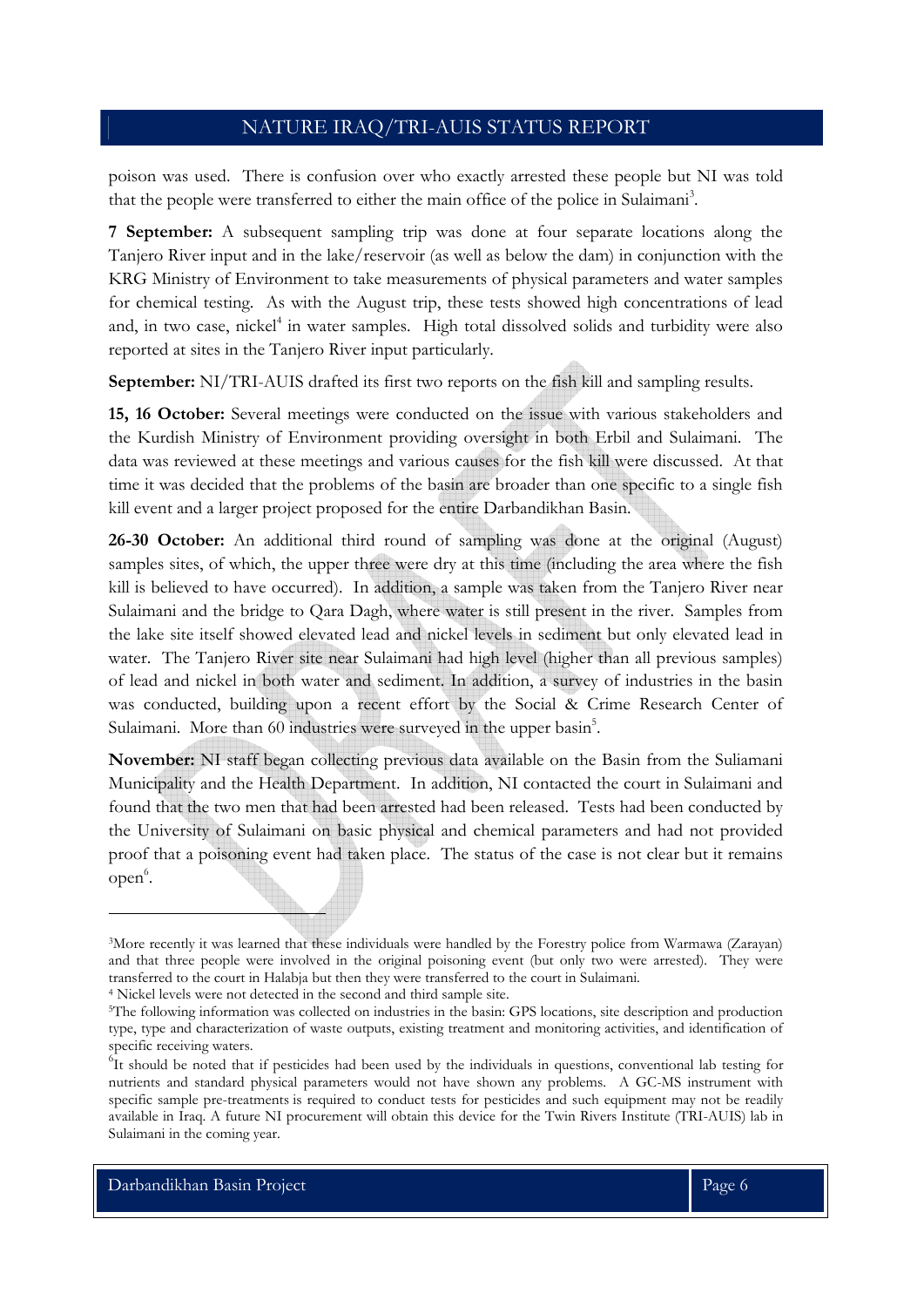# **Definition of the Darbandikhan Basin Project**

Some stakeholders speculated that only fish and only fish of a certain size were killed. As stated previously, some believed that low D.O. levels caused the fish kill. Field samples at the site indicated that fish of varying size classes were killed and other organisms (birds and reptiles) were also found dead in the same area. Despite the arrest of two individuals whose case is still under investigation, the ultimate cause of the fish kill is still uncertain at this time. But due to the discussions with the various stakeholders, it was clear that the problems of the basin are extensive.

It is known that there are some obvious problems that exist in the Darbandikhan reservoir and the Tanjero basin in particular due to sewage inputs from the city of Sulaimani and other towns and villages. Also heavy metals have been found in the water and sediments in different areas of the basin. Other issues that may be affecting water quality and/or quantity include industrial wastes, landfill and trash burning operations, in-stream and pit gravel mining operations, agricultural run-off, wastes from river and lake users (for example motor oil and solvents from car washing and fishing boats, dumping of garbage and fill within the flood plain), etc. There is little to no control, oversight or examination of many of these activities.

Thus a project was conceived to evaluate and seek strategies to solve the diverse environmental problems affecting water quality, environmental and public health within the Darbandikhan Basin including the Tanjero River and its tributaries, the Zalm River and its tributaries, the Sirwan River and its tributaries, Darbandikhan Lake, and the Diyala River downstream.

The ultimate goals of this project are:

- to determine the cause of the fish kill and
- to ensure projects be undertaken and improvements in practices are implemented such that the waters of Darbandikhan Lake are suitable, once more, for human consumption and use.

To accomplish these goals the following basic tasks are identified:

- 1. Identify all existing data on the basin and assemble into an integrated database for analysis by stakeholders and setting up a system by which new information on the basin can be added and shared.
- 2. Identify gaps in information and all potential sources of contamination within the basin and develop a list of sub-projects for addressing and obtaining missing information (for example: if information on industrial inputs to the basin is lacking, a sub-project might be started under the oversight of the committee to begin a survey of area industries and small, medium, to large-scale businesses to determine what waste products that they are generating)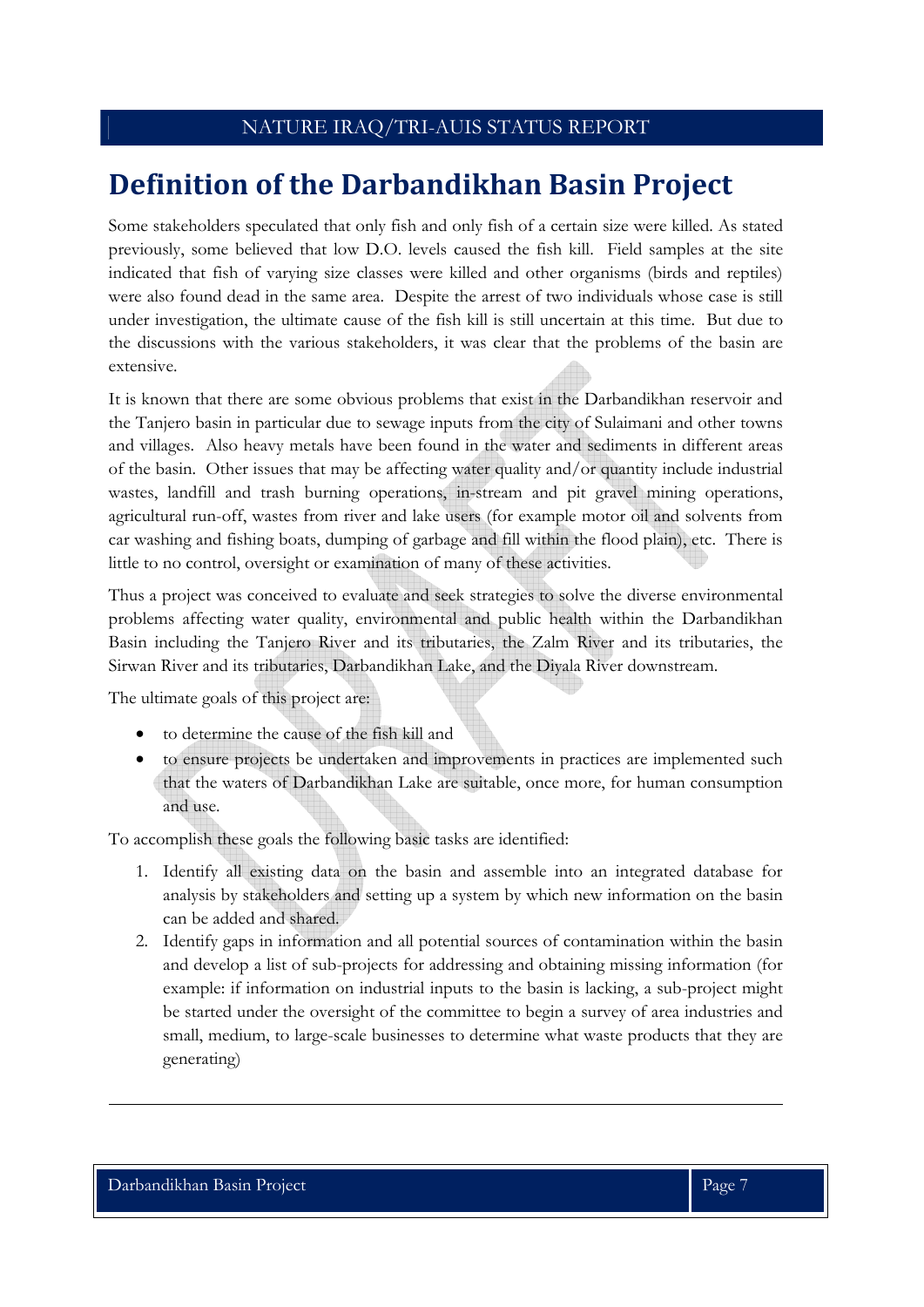3. Produce a "State of the Basin" Report documenting current knowledge of the basin, identifying gaps and suggesting next steps, including further research projects, preliminary lists of projects that can be undertake to immediately improve the water quality or at least stop further deterioration.

It should be understood that this will be a long-term process, and this report should be a living document that is revised periodically to update the state of the knowledge and follow up on the implementation of recommended actions.



**Plate 2: Darbandikhan Basin** 

# **Task 1: Existing Data and Database**

## **Collection of Historical Data**

NI/TRI-AUIS and others have been involved in previous sampling efforts in the area and have collected additional information on heavy metals and high nutrient levels in the basin. Nature Iraq's Key Biodiversity Areas (KBA) survey looked at plankton levels in the waters entering Darbendikhan Lake in 2007 and found that certain plankton species are present that may be achieving levels of toxicity for human health. Also benthic invertebrates' surveys from the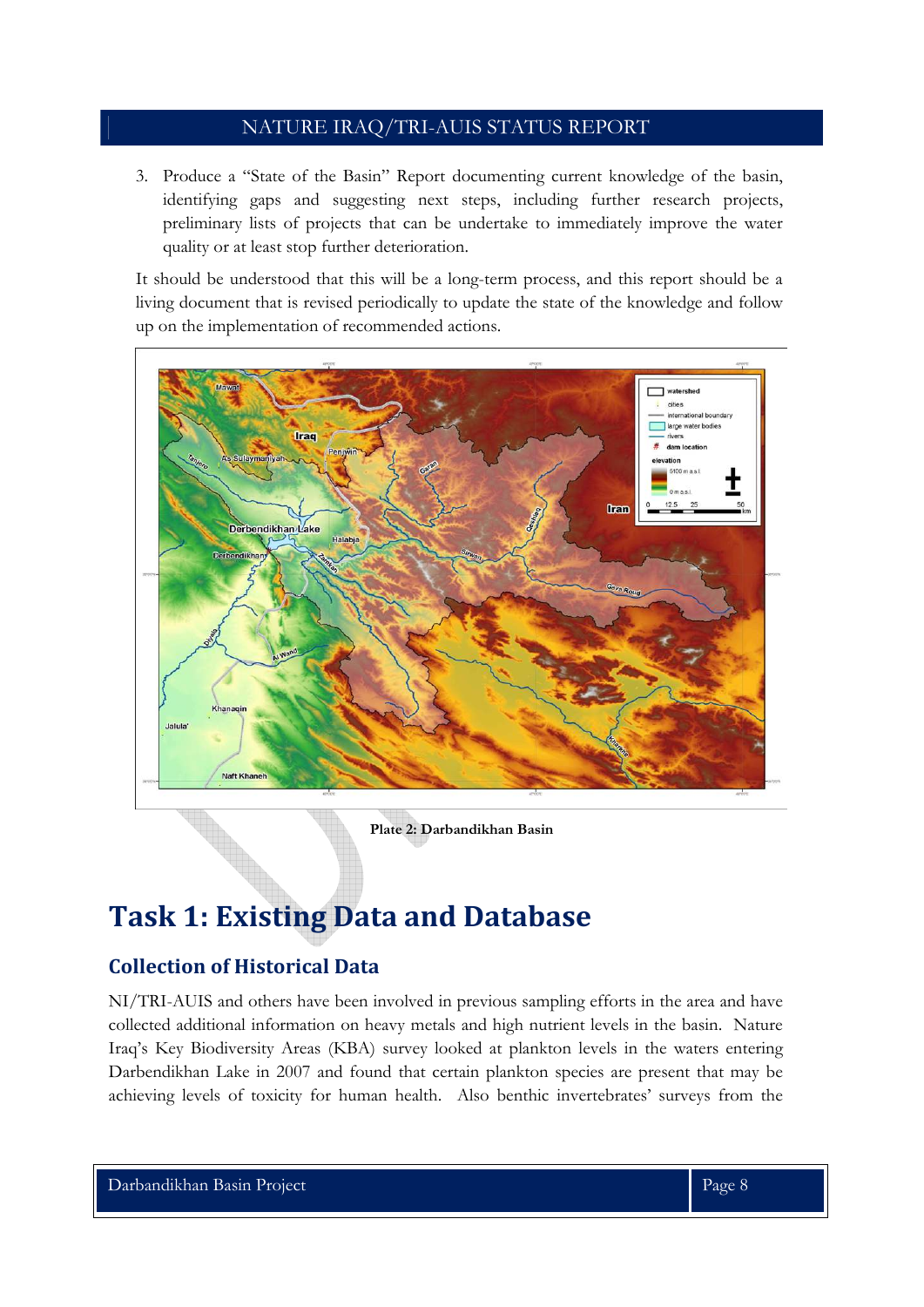KBA project have shown pollution tolerant species exist in the Tanjero Basin and have also notice deformities in these organisms within the Tanjero River.

Additional information exists within the Universities of Sulaimani and Salahaddin, the Municipality of Sulaimani, the Health department and others. NI/TRI-AUIS staff began collecting this data and assembling it in preparation for integrating all information into a comprehensive database. The following table provides a list of the historical data collected to date.

| #                       | Name of the Document                         | Type of Document /      | Source of the         |
|-------------------------|----------------------------------------------|-------------------------|-----------------------|
|                         |                                              | date                    | Document              |
| $\mathbf{1}$            | Environmental Study on the                   | Theses / 1979           | University of Sulay   |
|                         | Polluted water in Tangero river              |                         |                       |
| 2                       | Study on the Primary                         | Theses / 1980           | University of Sulay   |
|                         | productivity of Serchinar spring             |                         |                       |
| 3                       | Study on the Algal Ecology of                | Theses / 1981           | University of Sulay   |
|                         | Springs in Sulay Province                    |                         |                       |
| $\overline{\mathbf{4}}$ | Impact of sewage waste water on              | Theses / 2002           | University of Sulay   |
|                         | the environment of Tangero                   |                         |                       |
|                         | river and its Basin within Sulay             |                         |                       |
|                         | city                                         |                         |                       |
| 5                       | Pollution in Dukan and<br>Darbandikhan Lakes | Report / 2004           | MoWR/<br>Darbandikhan |
|                         |                                              |                         | Dam Directorate       |
|                         |                                              |                         |                       |
| 6                       | Registered Pesticides used in                | Report / 2002           | MoAG                  |
|                         | Agriculture and general Health in<br>Iraq    |                         |                       |
|                         |                                              |                         |                       |
| 7                       | Lab and Field measurements for               | Data Sheets / Aug.2008  | MoWR/Directory        |
|                         | Sirwan, Zamakan and Tangero                  |                         | of Water in Sulay     |
| 8                       | Lab Measurements for                         | Data Sheet / Oct-2005   | University of Sulay   |
|                         | Darbandikhan lake                            |                         |                       |
| 9                       | Water factory measurements/                  | Data Sheet / April-2004 | MoWR                  |
|                         | Darbandikhan area                            |                         |                       |
|                         |                                              |                         |                       |
|                         | Lab Measurements of                          |                         |                       |
| 10                      | Darbandikhan streams                         | Data Sheet / Jan-2006   | MoWR                  |
|                         |                                              |                         |                       |
| 11                      | Lab measurements of                          | Word Data Sheet / jan-  | $\rm MoWR$            |
|                         | Darbandikhan Dam Water                       | 2006                    |                       |
| 12                      | Different Chemical and                       | Excel Data Sheet /      | M <sub>o</sub> H      |
|                         | bacteriological analyses on the              | different years         |                       |

## *List of Collected Historical Data / Darbandikhan Basin Project*

Darbandikhan Basin Project **Page 9** Page 9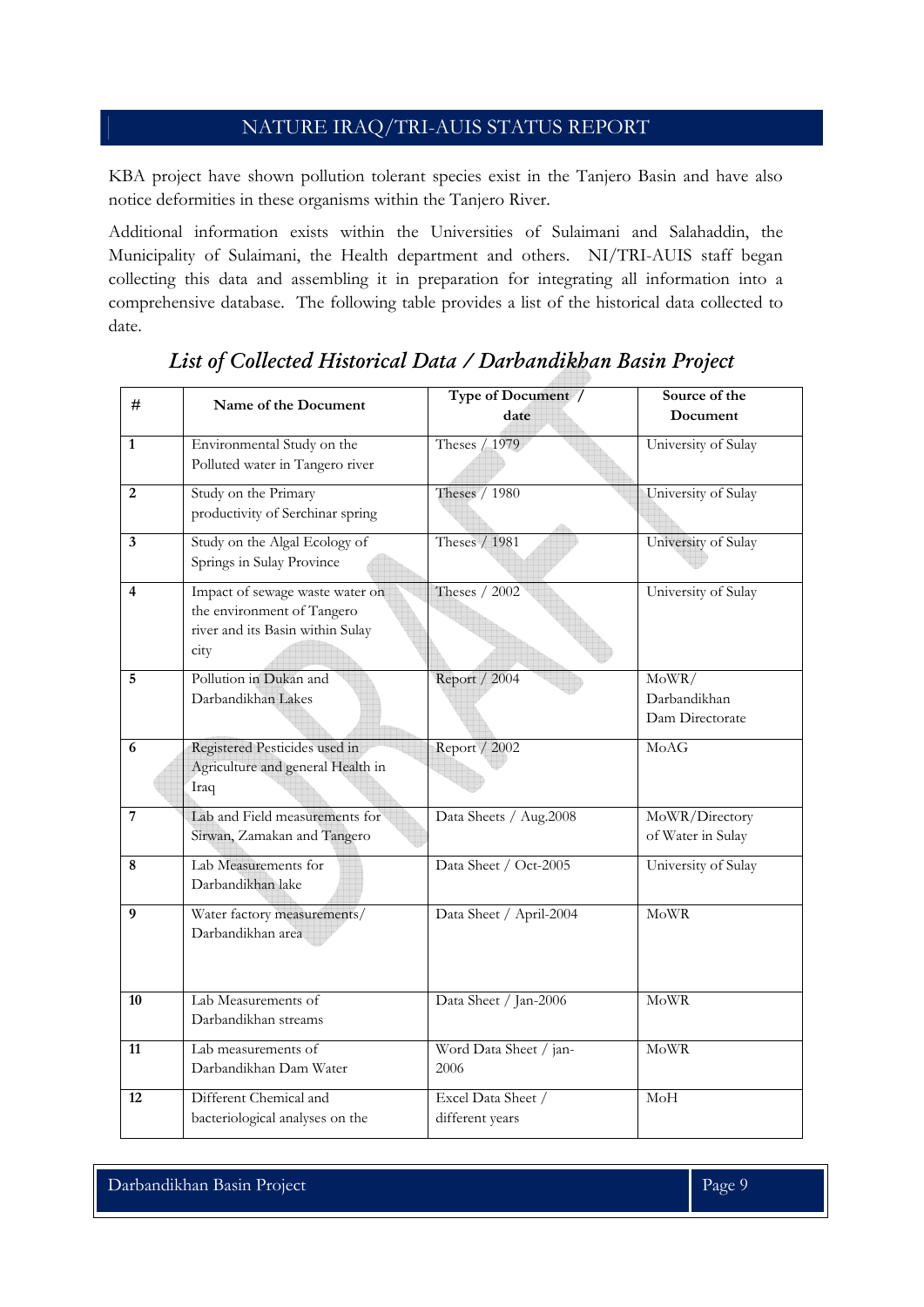| NATURE IRAQ/TRI-AUIS STATUS REPORT |  |
|------------------------------------|--|
|------------------------------------|--|

| #  | Name of the Document                        | Type of Document /<br>date                                              | Source of the<br>Document    |
|----|---------------------------------------------|-------------------------------------------------------------------------|------------------------------|
|    | well water in Sulaimani.                    |                                                                         |                              |
| 13 | Industries Information /<br>Catchment area  | Word Data sheet / 2008                                                  | NI                           |
| 14 | KBA Report (including the area)             | Data & Report / 2007<br>(drafts) & 2008 (the latter<br>in preparation)  | NI                           |
| 15 | The Sulaimani Sewage Plan                   | Report/Nov.2003                                                         | Prepared under<br><b>CPA</b> |
| 16 | The water and wastewater and<br>solid waste | From Sualy master<br>Plan/October 2008                                  | Sulaimani<br>Municipality    |
| 17 | Timeline on fish killed Incident            | Report/Aug 2008 until<br>now                                            | NI                           |
| 18 | Tanjero Cross Training I                    | Data & Report Spring 2008                                               | NI                           |
| 19 | Tanjero Cross Training II                   | Data & Report Fall 2008<br>(in preparation)                             | NI                           |
| 20 | Rapid Assessment of Fish Kill<br>site       | Data & Report, September<br>(2 reports), & October<br>(data only), 2008 | NI                           |

Other potential sources of historical data, which remain to be checked include: the Kurdistan Technical Research Center, RTI, University of Salahaddin and Baghdad.

## **Database**

A meeting was conducted with Italian experts in November to discuss the design of a database structure for the Darbandikhan Basin data. A preliminary design is underway at this time with preliminary results expected before the end of 2008.

# **Task 2: Identification of Gaps & Subprojects**

This task will be conducted once the database is constructed and the existing historical data has been migrated to the database. This will allow for a comprehensive look at the current knowledge on the basin and help in the identification of those areas where information is missing.

At that point a series of additional projects may be identified include potentially the following:

• Identify the sources of pollution, including industrial plants, municipal dumps, slaughter houses, sewage plants, etc. in a data base and implement a long term monitoring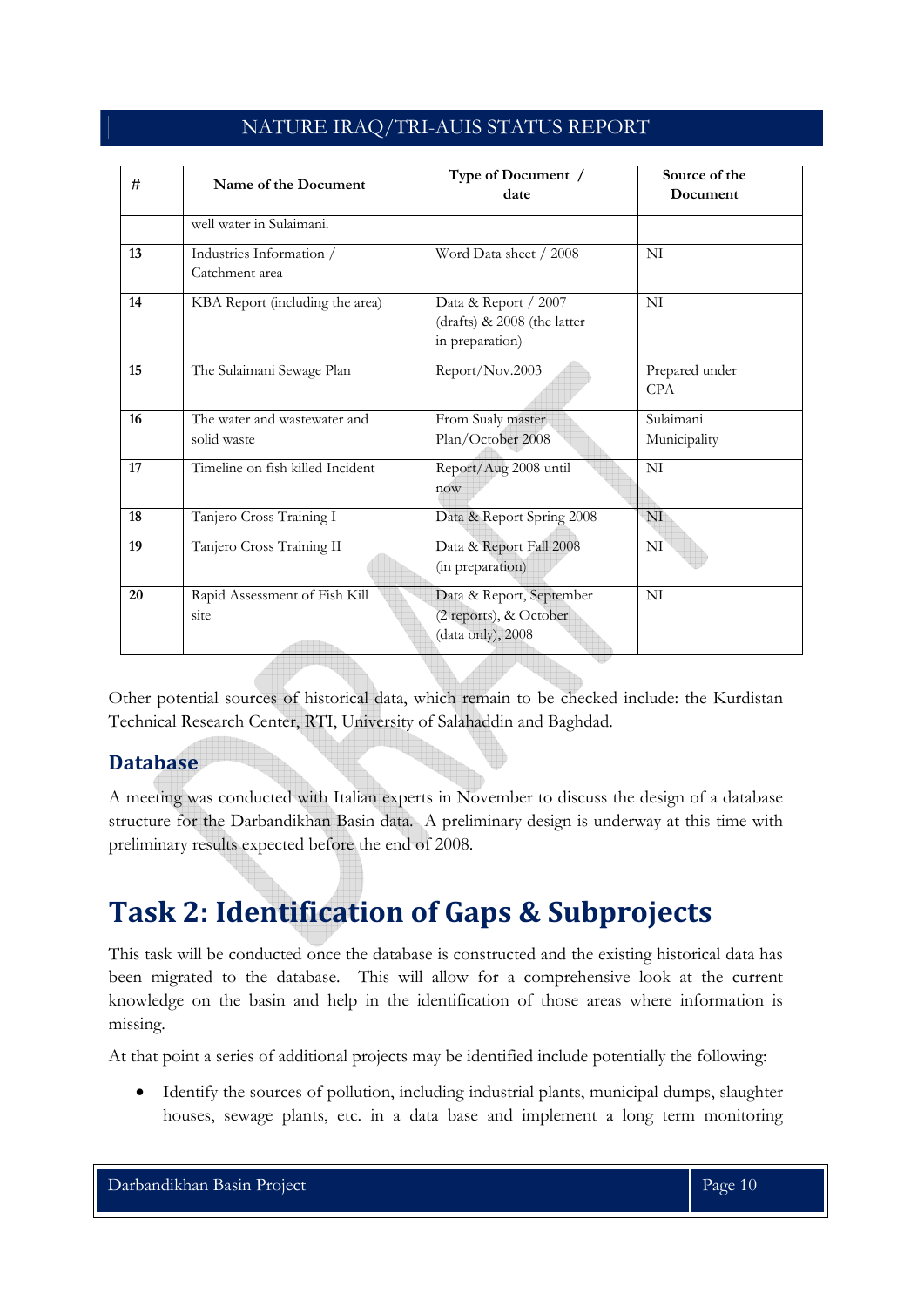program to evaluate the effluents from these industries and how they are impacting the groundwater and/or surface water.

- An emergency response plan for dealing with environmental spills (either accidental or intentional) in the basin that threaten environmental or human health to ensure that response to the spill is swift and effective.
- Additional sampling for either parameters not yet examined or in areas where sampling has not been done.
- Collect information about groundwater conditions in the area of the basin.
- Establish channels of communications with Iranian authorities who control approximately 2/3 of the basin of Darbandikhan reservoir
- Collect information regarding agricultural activities in the basin, including pesticide use and fertilizer consumption as well as the quality of the drainage water and its disposal.
- Implement long-term reforms and improvement in irrigation practices to reduce pollutions as well as improve the economy of the agricultural activities in the area.

# **Task 3: "State of the Basin" Report**

The results of the above tasks would be presented to participating stakeholders and the general public in a document reviewing all current knowledge on the health of the basin; gaps in knowledge and data; preliminary conclusions on the environmental and public health of the basin; recommendations for gap-filling activities and future projects to resolve water quality, environmental and public health problems in the basin. Below is a general outline showing the Table of Contents of the proposed report.

#### EXECUTIVE SUMMARY

INTRODUCTION *This section explains the methodology that would be followed* 

HYSTORY OF THE AREA *This chapter should present the history of the site and its development during the past decades* 

PRESSURES

#### POPULATION

*General statistics How many people, how are they distributed, etc. Waste water generation and existing sanitation infrastructures Need a complete listing of all sewage facilities in the area, be it collection, treatment, or simply dumping. Solid waste generation Water usage and water consumption Nature resources consumptions in general*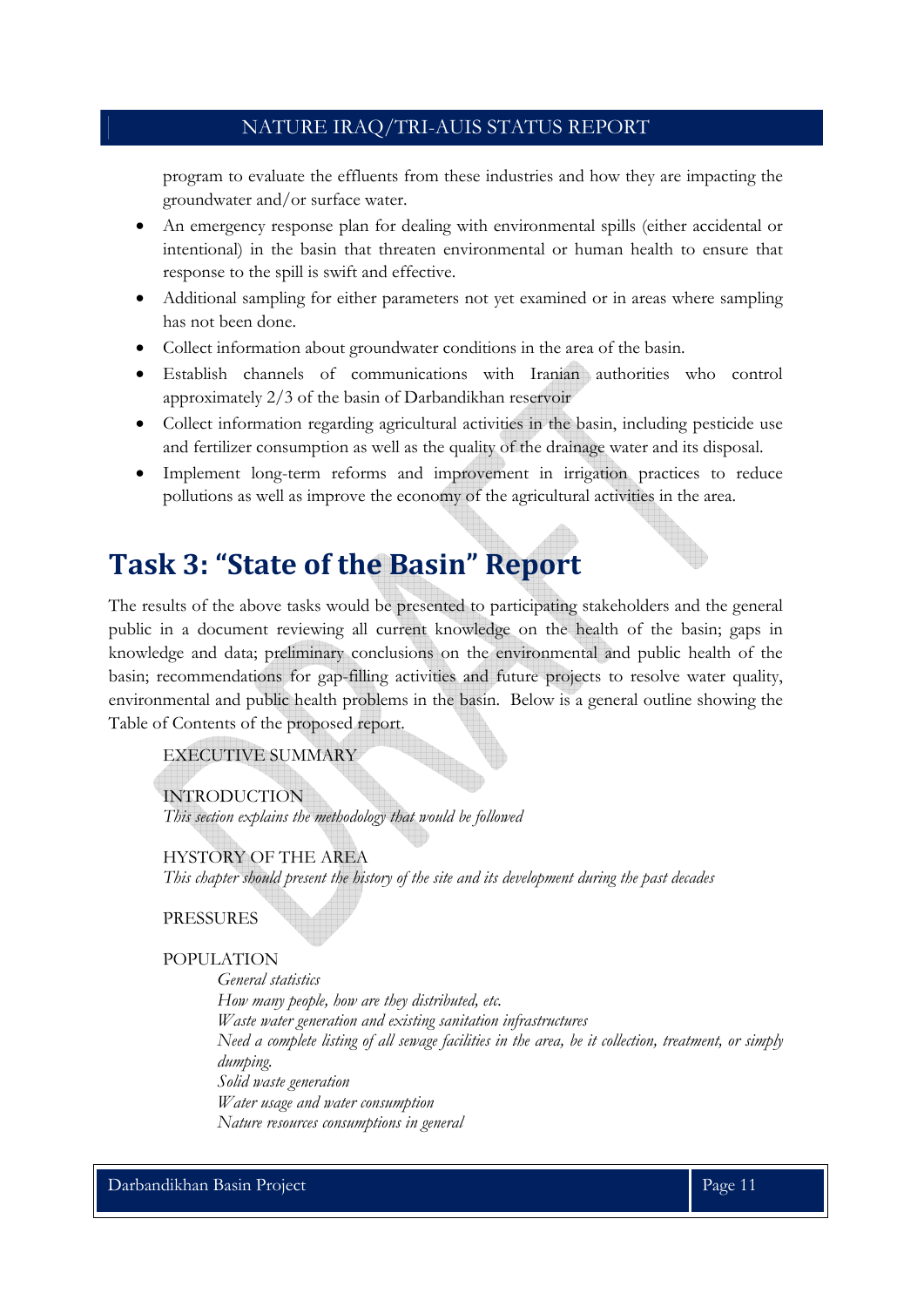#### **AGRICULTURE**

*Characterization of the present conditions, drainage, animal husbandry* 

#### INDUSTRY

#### ENERGY GENERATION

OTHER ECONOMIC ACTIVITIES *… if any…* 

LAND USE

#### STATE OF THE BASIN

PHYSICAL SETTINGS *Geography Topography Climate Hydrology Geology and Hydrogeology* 

#### ENVIRONMENTAL SETTINGS

*Flora and Vegetation Fauna Landscape Habitat Water Quality Lake, rivers and groundwater* 

GAP ANALYSIS

#### REQUIRED DATA

*This chapter should provide a list of the information that would be required to prepare a comprehensive state of the basin study. For a complete characterization of the lake, international standards could be utilized (American or European…), and considering the present state of the available information, a proper data collection strategy should be defined.* 

COMPARISON BETWEEN AVAILABLE AND NEEDED INFORMATION *This chapter should provide a comparison between the data we have collected and are readily available and the data that are needed in order to prepare a comprehensive study (chapter above)* 

DATABASE

*This chapter describes the database we are going to set up for data collection and storage* 

#### RECOMMENDATION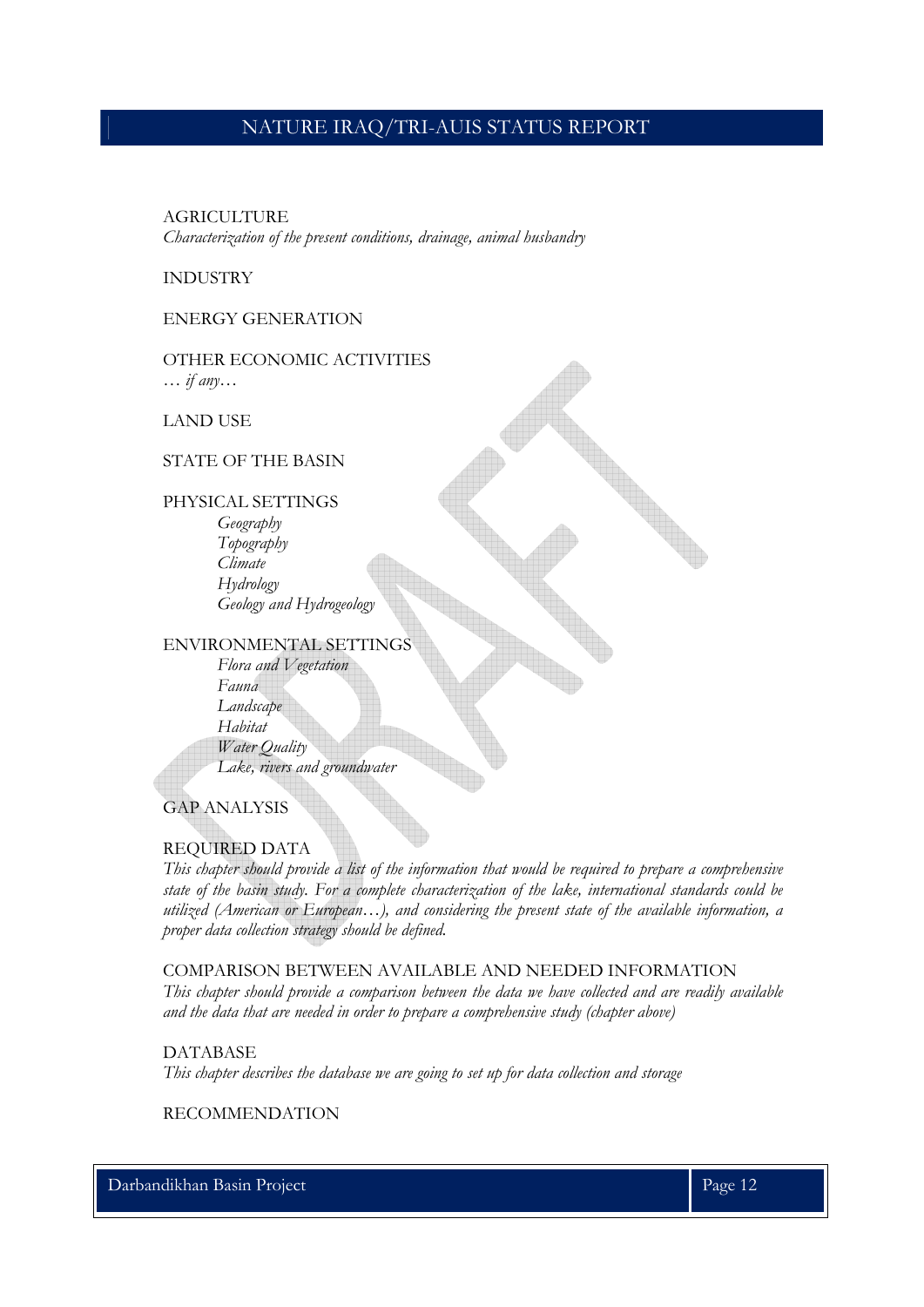*Here we provide recommendations on which data we need and how to get them* 

RESPONSES

#### OBJECTIVES AND STRATEGIES

#### ISTITUTIONAL POLICIES



## **Summary**

This State of the Basin report should be considered a living document, reviewed and updated on a yearly basis, or more often (i.e. as new information becomes available), if possible. The document should clearly identify the challenges, but strive to identify short-term, medium-term and long-term solutions and/or strategies to address the problems identified. In compiling this document, we strived to bring in western technology and know how and use Iraqi knowledge and data to come up with a methodology as well as a process that can be replicated elsewhere in Iraq, whenever possible.